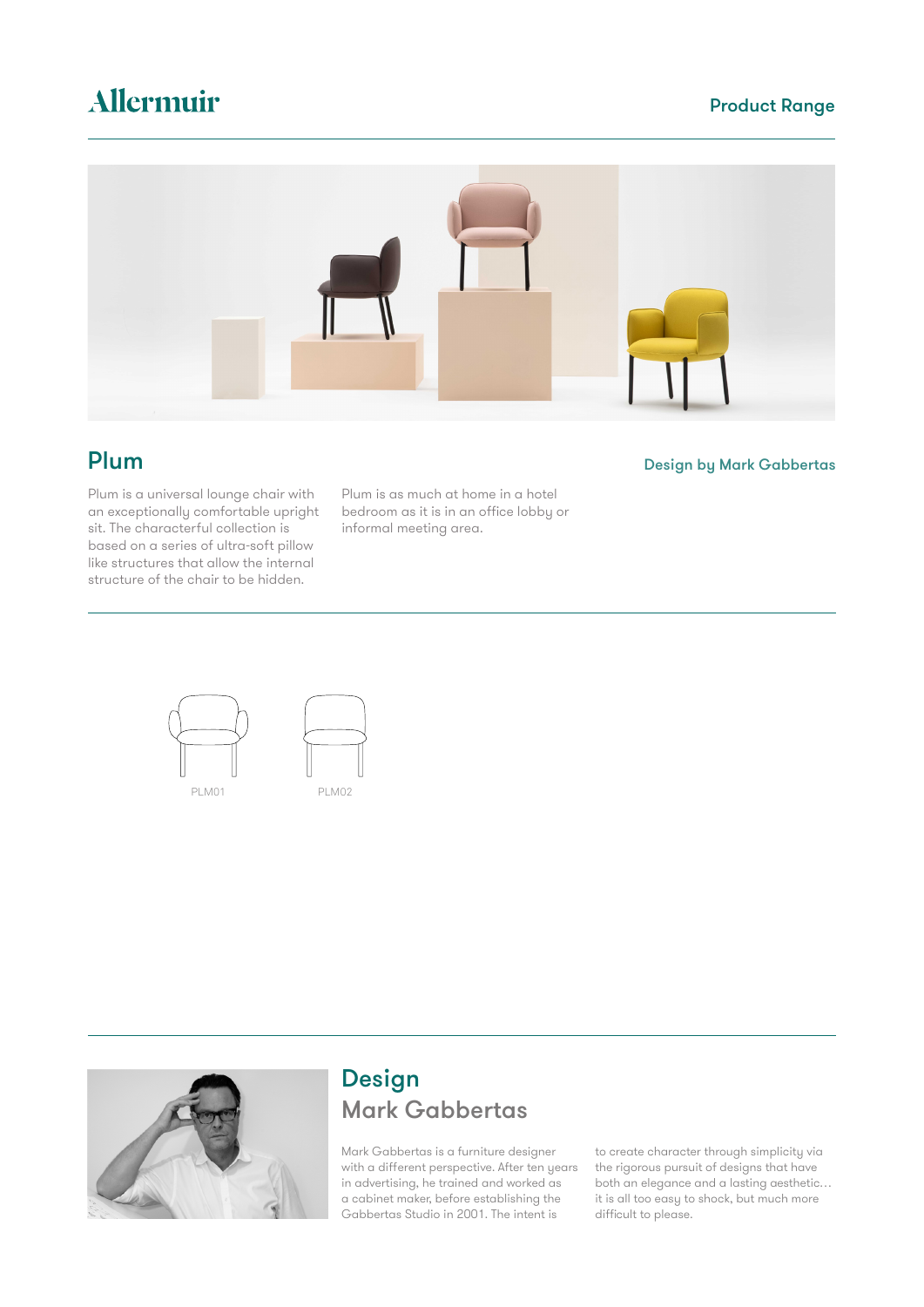# Allermuir

#### Standard Features

(\* - Selected models only) Moulded Foam Construction Moulded Foam Arms\* Tubular Steel Frame Finished In Black Powder Coat Plastic glides

#### Optional Features

(\* - Selected models only) Plastic glides with felt

## Dimensions



## Environmental Performance

#### Material Content

Components are constructed of the following



### Recycled Content

Contains up to 3.00% of Recycled Material



#### **Recyclability** The range is 99% recyclable

99%

### Plum